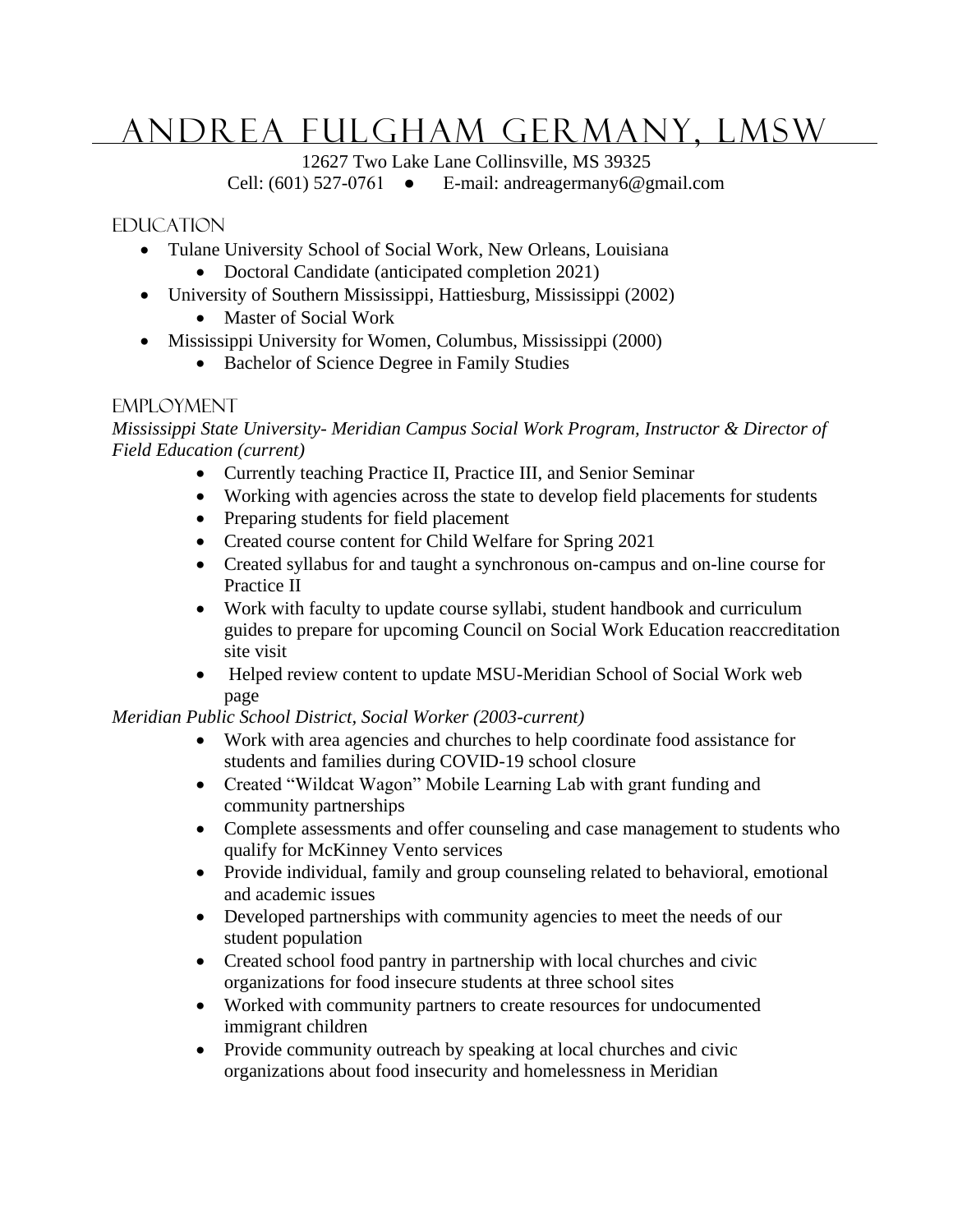*New Beginnings Family and Children's Services Inc., Social Worker, Tupelo, Mississippi (2005- 2014)*

- Completed home studies and post placement assessments on prospective adoptive families
- Worked with local community and government agencies to assist birth mothers in post placement referrals (housing assistance, drug and alcohol treatment, etc.)

*Rush Foundation Hospital, Medical Social Worker, Meridian, Mississippi (2002-2003)*

- Provided counseling and case management services to all hospital units (Cardiology, Surgery, NICU, Labor and Delivery, Oncology, etc.)
- Completed child and elder abuse assessments and worked with Department of Human Services in reporting, investigating and testifying in court cases
- Provided crisis intervention services for Emergency Room cases
- Worked with patients to provide prescription drug assistance as needed

# Presentations

- Trainer for Junior Auxiliary Mentor Program (November & December, 2020)
	- "Identifying Signs of Child Abuse"
	- "Mentoring Students Who Have Experienced Trauma"
- Speaker at Care Lodge Domestic Violence Conference (October, 2020)
	- "When Children Are Left Behind; Identifying Signs of Child Abuse and Neglect and Giving a Voice to Victims"
- Child Abuse Month Awareness
	- News Interview, Meridian, Mississippi (April, 2020)
- Bookmobile and the Importance of Reading during the School Closure
	- News Interview, Meridian, Mississippi (April, 2020)
- Food Insecurity in Our Area
	- Central United Methodist Church, Meridian, Mississippi (2018, 2019)
	- Lauderdale County Youth Extension Services, Meridian, Mississippi (2019)
	- Faith Baptist Church, Meridian, Mississippi (2020)
- Mandated Reporting: Signs of Abuse and Reporting Abuse
	- Harris Elementary Faculty Inservice, Meridian, Mississippi (2018)
- NASW Membership: Benefits and Responsibilities
	- Mississippi State University- Meridian Branch (2018)
- School Social Work Services
	- Oakland Heights Elementary Faculty Inservice, Meridian, Mississippi (2017)
- Adoption Outreach
	- Poplar Springs Baptist Church, Meridian, Mississippi (2006)

## Professional Affiliations

- Guest Reviewer for the Journal of Evidence-Based Social Work (2020)
- Mississippi Department of Education Literacy Support Grant, \$100,000 (2020) • Grant-writer
- Member of the Mississippi Alliance of Non-Profits (2019-present)
- Common Stage Theater Lab (2020-present)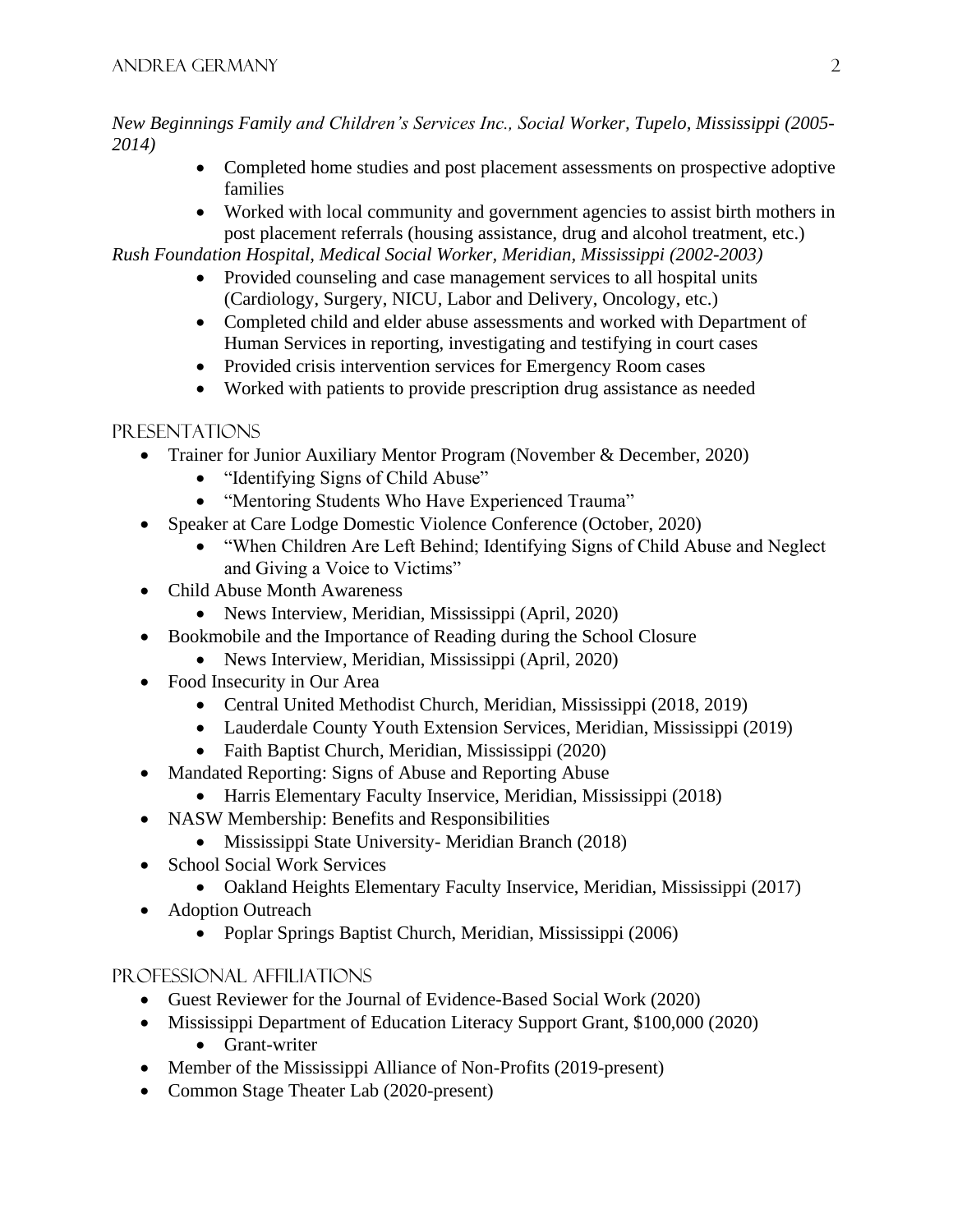- Founding board member
- Illuminations Center for Dyslexia (2020-present)
	- Board member
- Member of the Mississippi Conference on Social Welfare (2019-present)
	- Treasurer (2020)
- Mississippi Children's Museum- Meridian (2018-Present)
	- Museum Partner Volunteer
	- Assist with children's activities and fundraising
- Salvation Army, Meridian, Mississippi (2018-Present)
	- Board member
	- Work toward fundraising goals and long-term planning
	- Aided in re-opening the men's shelter
	- Help with community outreach and recruitment
- Board member for the Mississippi Chapter of the National Association of Social Workers (2018-current)
	- Vice President (current)
	- Chair for Social Justice Committee (current)
	- Served as branch representative for the Meridian district (2018-2019)
	- Set up workshops for NASW members in the Meridian area
	- Recruited members at college events
	- Planned and helped execute the NASW Mississippi Conference

#### AWARDS

- Mississippi Association of School Superintendents "COVID Hero", March 2021
- Featured "Spotlight Volunteer" for the East Mississippi HUB for Volunteers and Nonprofits, April 2020
- Named "Unsung Hero" by the Meridian Star newspaper, February 2019
- "Employee of the Month" at Oakland Heights Elementary, October 2016

#### **RESEARCH**

- Currently researching the effects of education inequality as evidenced by "summer slide" among students in low income housing.
- Participating in research on the perspectives of school social workers on racism, accountability and leadership during the COVID-19 pandemic.

## REFERENCES

- Amy Tuck (662) 769-8504
- Alita Harmon, LCSW (228) 523-4600 or [Alita.Harmon@va.gov](mailto:Alita.Harmon@va.gov)
- Carla Snowden, MDE Attendance Officer (601) 486-4928 or [csnowden@mdek12.org](mailto:csnowden@mdek12.org)
- Kelly McVay, principal at Harris Elementary (601) 484-4463 or [kmcvay@mpsdconnect.org](mailto:kmcvay@mpsdconnect.org)